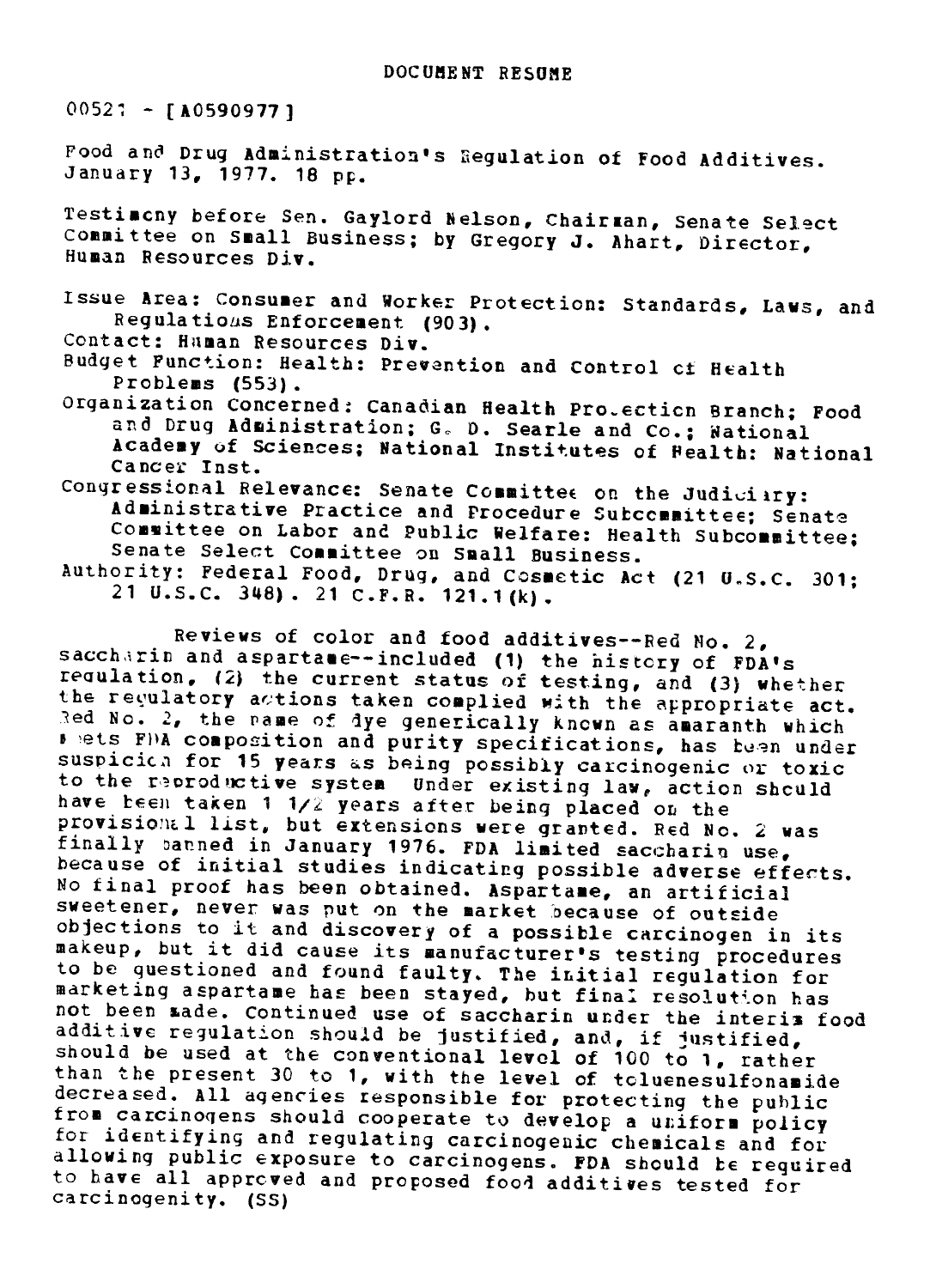UNITED STATES GENERAL ACCOUNTING OFFICE WASHINGTON, D.C. 20548

00521

FOR RELEASE ON DELIVERY Expected at 9:30 a.m. EST January 13, 1977

STATEMENT OF GREGORY J. AHART, DIRECTOR, HUMAN RESOURCES DIVISION BEFORE THE SENATE SELECT COMMITTEE ON SMALL BUSINESS on FOOD AND DRUG ADMINISTRATION'S REGULATION OF FOOD ADDITIVES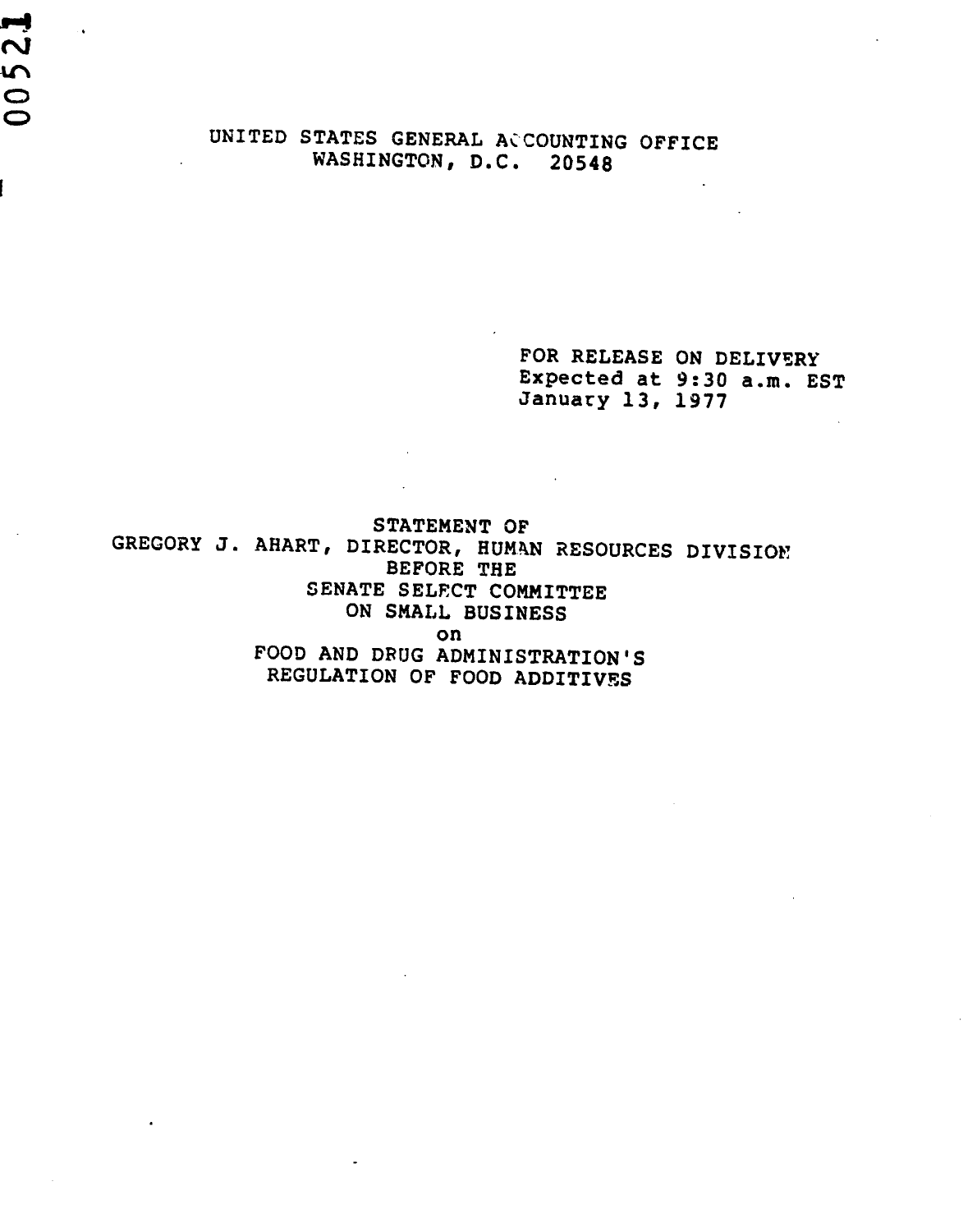Mr. Chairman and Members of the Committee, we are pleased to appear here today to discuss our reports on the Food and Drug Administration's (FDA'<sub>-</sub>) regulation of three color and food additives--Red No. 2, saccharin and aspartame. In addition we have issued a report to the Congress on chemical carcinogens including food additives and we have recently initiated a broad scale review of FDA's regulation of food additives. We will discuss these also.

Our reviews concerning the three additives were directed primarily toward developing information on (1) the history of FDA's regulation of them, (2) the current status of testing the safety of the additives, and (3) whether the regulatory actions taken by FDA on the three additives complied with the Federal Food, Drug, and Cosmetic Act (FD&C Act), as amended (21 U.S.C. 301). REGULATION OF RED NO. 2

Red No. 2 is the name given to a certified lot of the dye generically known as amaranth. The composition and purity of amaranth varies. FDA has established composition and purity specifications that amaranth must meet before it can qualify for use in food, drugs, and cosmetics. Only amaranth meeting such specifications is classified as Red No. 2.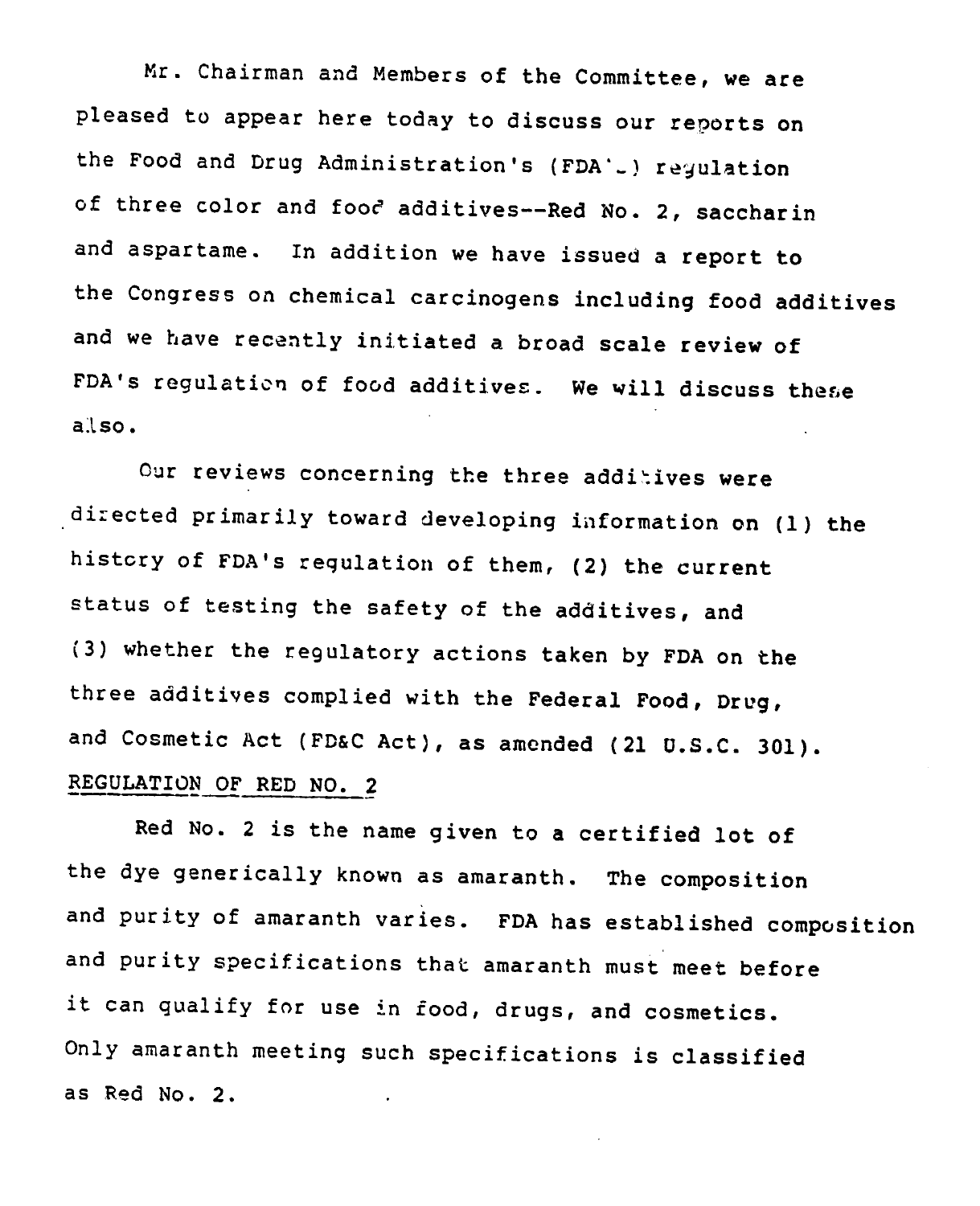Since July 12, 1960, the Color Additive Amendments to the FD&C Act have required FDA to establish regulations listing color additives that are safe for use in food, drugs, or cosmetics. Such regulations may list color additives for use generally in food, drugs, or cosmetics or may prescribe the conditions under which the color additives may be safely used.

The act provides that a color additive is deemed unsafe and should not be listed in a regulation permitting its use in food, drugs, or cosmetics if it is found by FDA to induce cancer in man or animal.

The FD&C Act, as amended in 1960, placed all color additives commercially established at that time, including Red No. 2, on a provisional list to allow their use for a reasonable period until their safety could be reviewed and regulations for their use could be issued. The 1960 amendments provided that the provisional listing was to terminate no later than 2-1/2 years from the effective date of enactment (July 12, 1960), or January 12, 1963. The amendments also provided, however, that FDA could postpone the termination date if such action was consistent with the objective of carrying to completion, in good faith, as soon as reasonably practicable, the scientific investigations necessary for making a determination as to the additives' safety.

**- 2 -**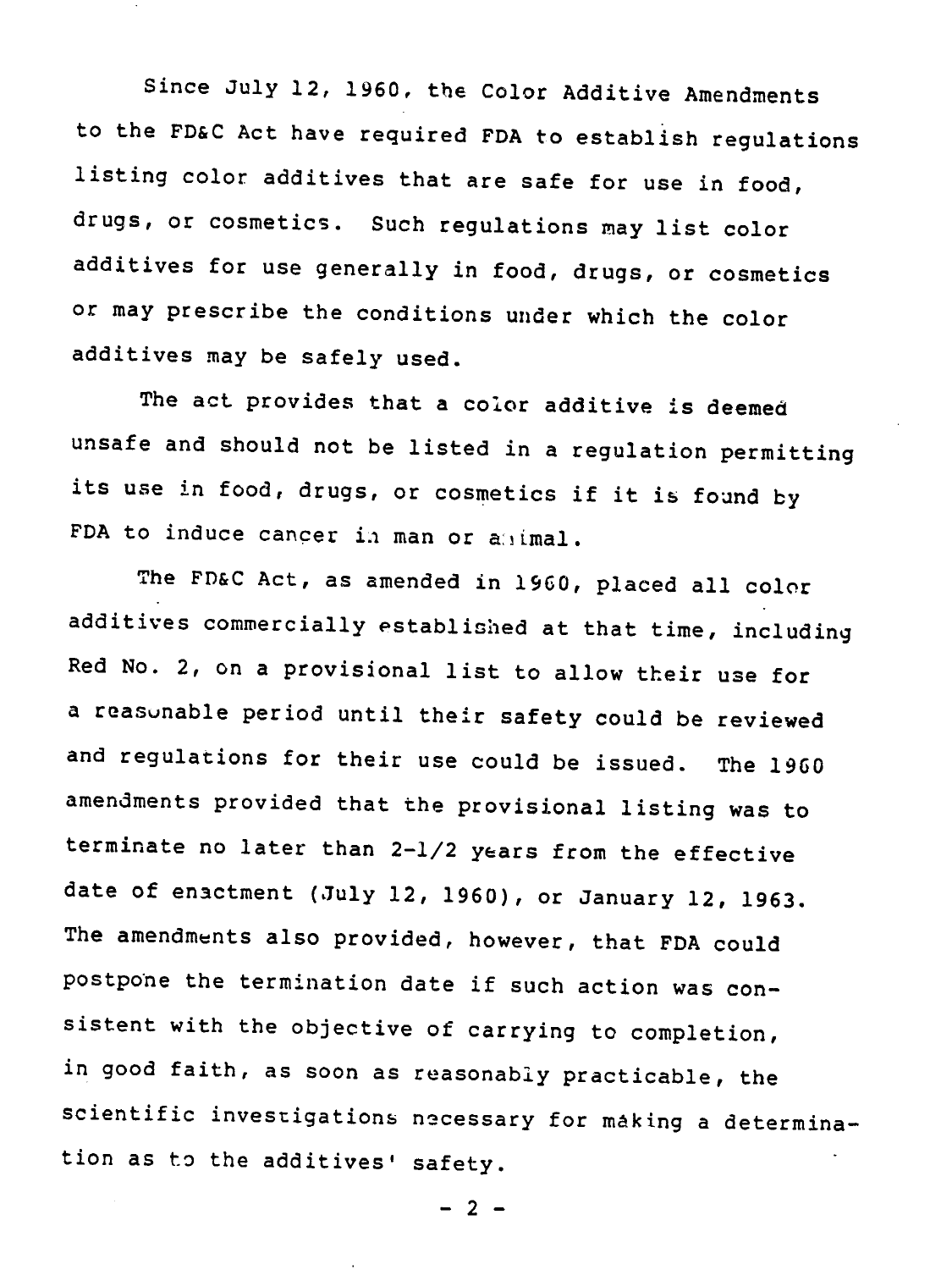We found that FDA had permitted the use of Red No. 2 in food, drugs, and cosmetics for 15 years without making a final determination of its safety. FDA postponed termination of the provisional listing for Red No. 2, 14 times on the basis of requests from manufacturers or industry associations to allow completion of scientific investigations concerning its safety.

Since 1970 several scientific studies involving animals, including some performed or sponsored by FDA, raised questions concerning the safety of Red No. 2 in food. In some of these studies Red No. 2 or amaranth was shown in test animals to be toxic to reproductive systems or to be carcinogenic.

Because of its concern about the safety of Red No. 2, FDA in July 1972 issued a proposal to limit human exposure to the color additive. However, at the time our report was issued on October 20, 1975, FDA had not made a final determination regarding its safety.

Because we believed that continued use of Red No. 2 before resolving its safety exposed the public to unnecessary risk, we recommended that the Secretary of the Department of Health, Education, and Welfare (HEW) direct the Commissioner of FDA to promptly establish the safety of Red No. 2 or prevent its use in food, drugs, . and cosmetics.

- 3 -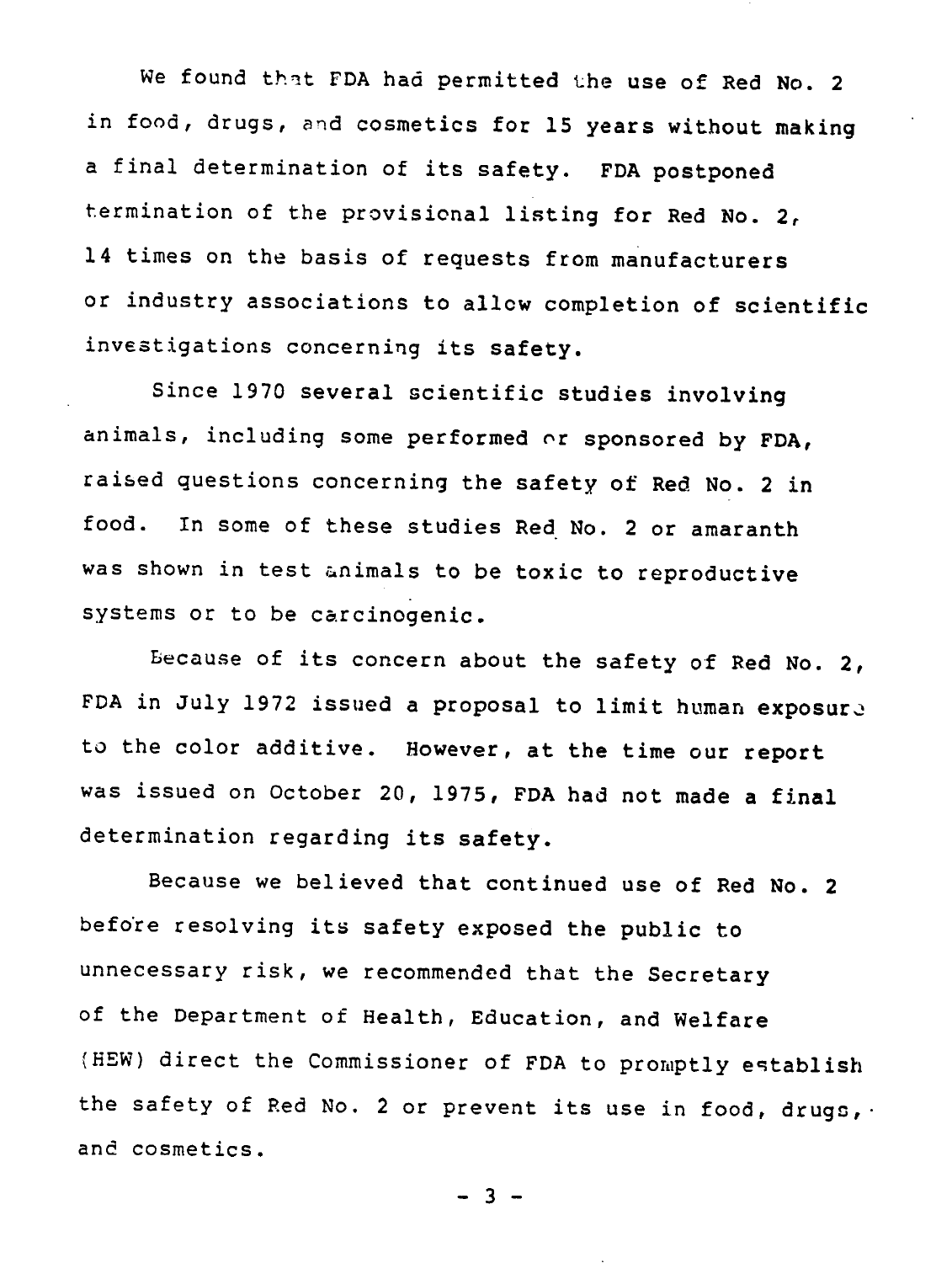On January 19, 1976. FDA announced a ban on the use of Red No. 2 in food, drugs, and cosmetics. FDA took the action because new evidence showed that Red No. 2 caused a statistically significant increase in the number of malignant tumors in test animals and because of what it termed "the absence of other data to allow a definitive judgment of safety."

## REGULATION OF SACCHARIN

In our report on saccharin we pointed out that saccharin was "generally recognized as safe" for use in food until about 1970 when studies raised questions about its potential to cause cancer in test animals.

Saccharin is an acid and pure saccharin generally is unsuitable for use in foods and beverages because it is only slightly soluble. It is most often combined with either sodium, calcium, or ammonium salts which neutralize the acid and produce a more readily soluble compound.

The FD&C Act, as amended by the Food Additives Amendment of 1958 (21 U.S.C. 348), requires FDA to establith regulations prescribing the conditions under which a food additive may be safely used. The act defines "food additive" as any substance which becomes or may be expected to become a component of food, either directly or indirectly, or which may otherwise affect the characteristics of

- 4 -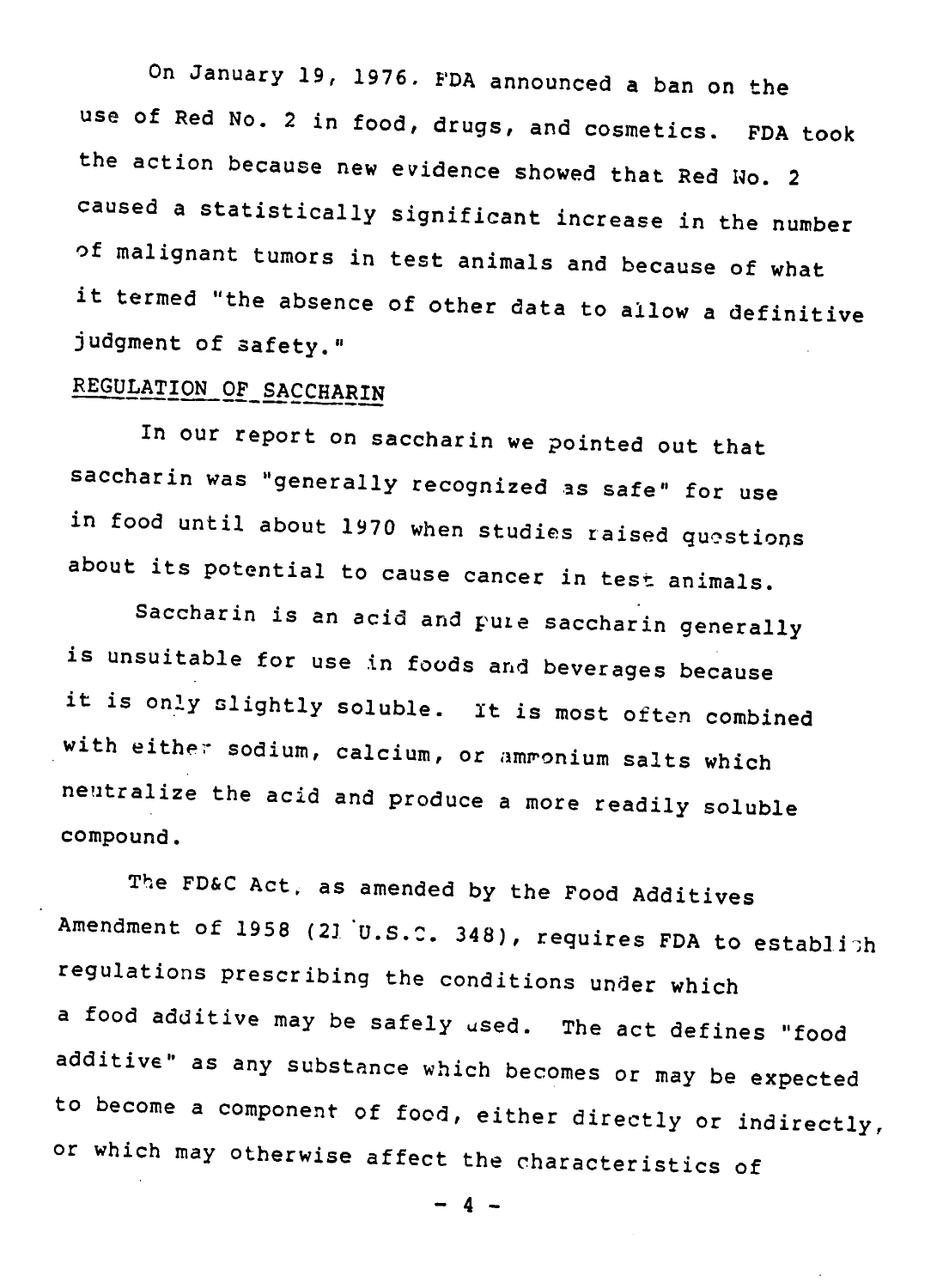the food. The proposed use of a food additive whose safety is not generally recognized by qualified scientists must be approved by FDA.

Food additives "generally recognized as safe" are referred to as GRAS substances. Such substances added to food are not considered food additives and are exempt from the requirement for FDA approval.

# Saccharin's safety not established

FDA's food additive regulations (21 C.F.R. 121.1(k)) define GRAS substances as those which experts determine, based on scientific data or reasoned judgment founded in experience with common food use, pose "no significant risk of harm if used as intended." If an important question of safety has been raised regarding a GRAS substance, it may be removed from GRAS status. An interim food additive regulation may be issued to permit its use while the safety question is being resolved, provided there is reasonable certainty that the substance is not harmful and that no harm to the public health will result from its continued use.

On February 1, 1972, FDA removed saccharin and its various salt forms from the GRAS status and issued an interim food additive regulation limiting the use of saccharin in foods.

 $-5 -$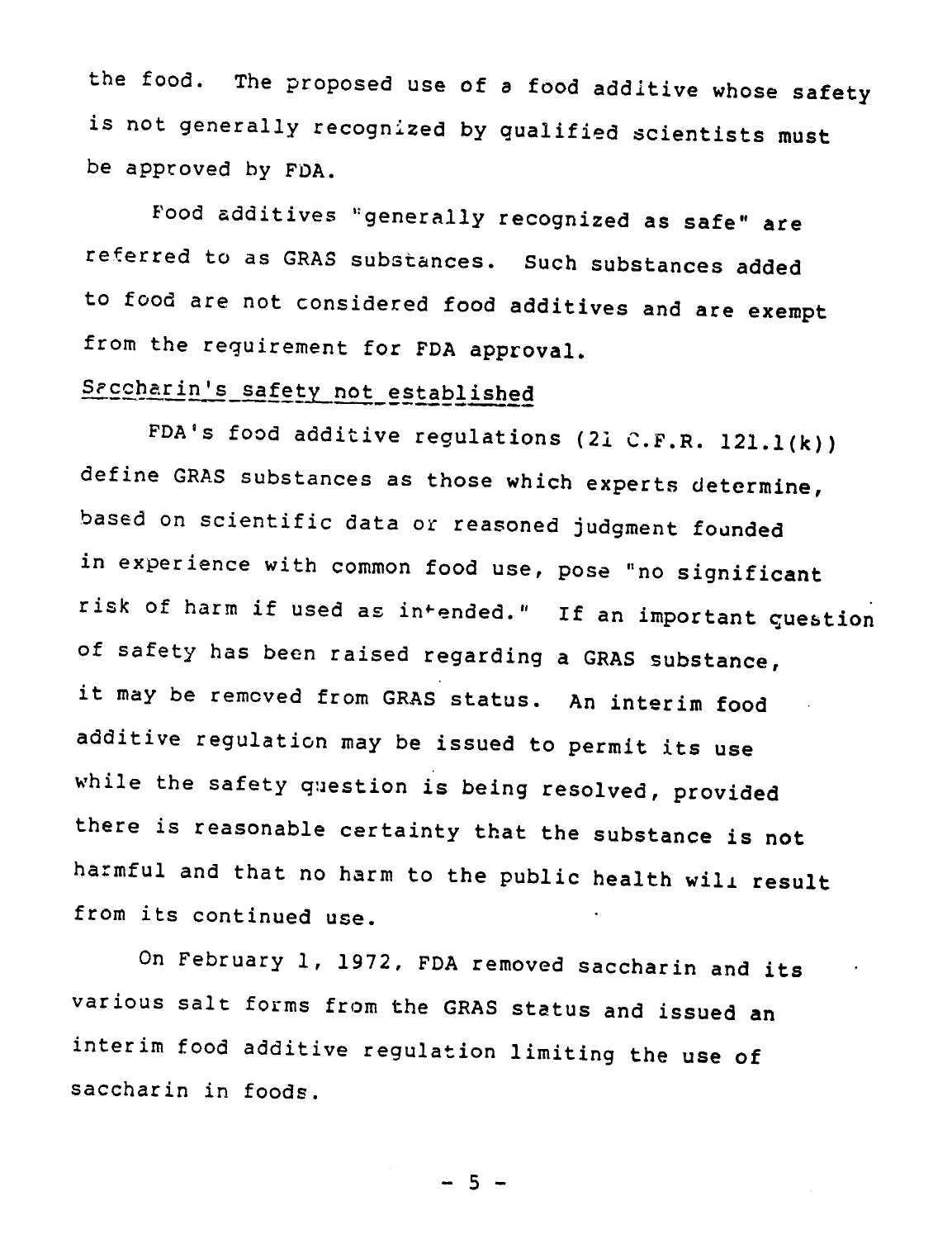The interim regulation  $L$ tited that preliminary results from studies on long-term feeding of saccharin to animals conducted by FDA and others indicated "possible adverse effects." According to the regulation, if the experimental findings indicate that continued use of saccharin poses a "significant risk" to the public health, action would be taken as warranted to minimize the risk. The regulation authorized saccharin's use as a sweetening agent only in special dietary food and for certain technological purposes such as reducing bulk and enhancing flavors in chewable vitamin tablets. This authority for saccharin's use was to e.xpire June 30, 1973.

However, on May 25, 1973, FDA issued a Federal Register notice extending saccharin's interim regulation indefinitely. The Federal Register identified several completed or nearly completed long-term feeding studies made of three different animal species. These study results showed a statistically significant incidence of bladder tumors in the male offspring of test animals fed saccharin.

The Federal Register indicated that these studies were referred to the National Academy of Sciences for review and that a final determination of saccharin's safety would be made after FDA received recommendations from the Academy. In December 1974 the Academy submitted

 $- 6 -$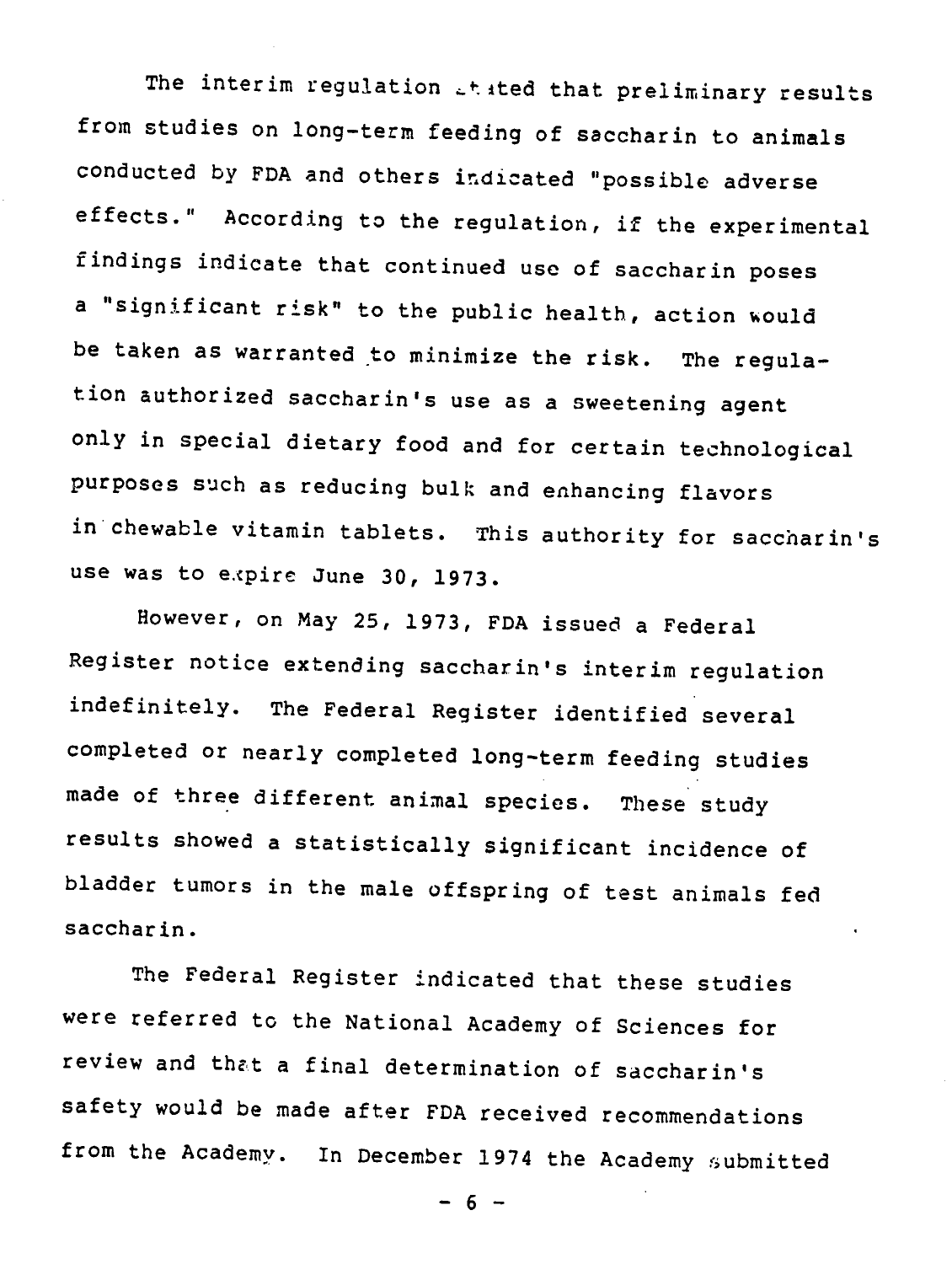to FDA its report on the safety of saccharin which pointed out problems with the studies and concluded that existing stuaies had "not established conclusively whether saccharin is or is not carcinogenic when administered orally to test animals." The Academy recommended that certain additional studies be made to resolve the question of whether saccharin is carcinogenic or otherwise unsafe in the human diet.

In hearings on FDA's fiscal year 1976 appropriations before a subcommittee of the House Committee on Appropriations, the Acting Director of FDA's Bureau of Foods stated that most tests recommended in the Academy's 1974 report were being made by the Health Protection Branch of the Canadian Government. He estimated that the tests would be completed in 3 years and that in the meantime "saccharin will continue to be interim listed for use as a food aditive until such time as conclusive evidence is obtained that saccharin is or is not carcinogenic." Safety factor used for saccharin questionable

The level of saccharin allowed in food under FDA's interim food additive regulation is based on a safety factor of 30 to i rather than the conventional 100 to 1 safety factor. Use of a safety factor less than 100 to 1 for saccharin, which was removed as a GRAS substance

- 7 -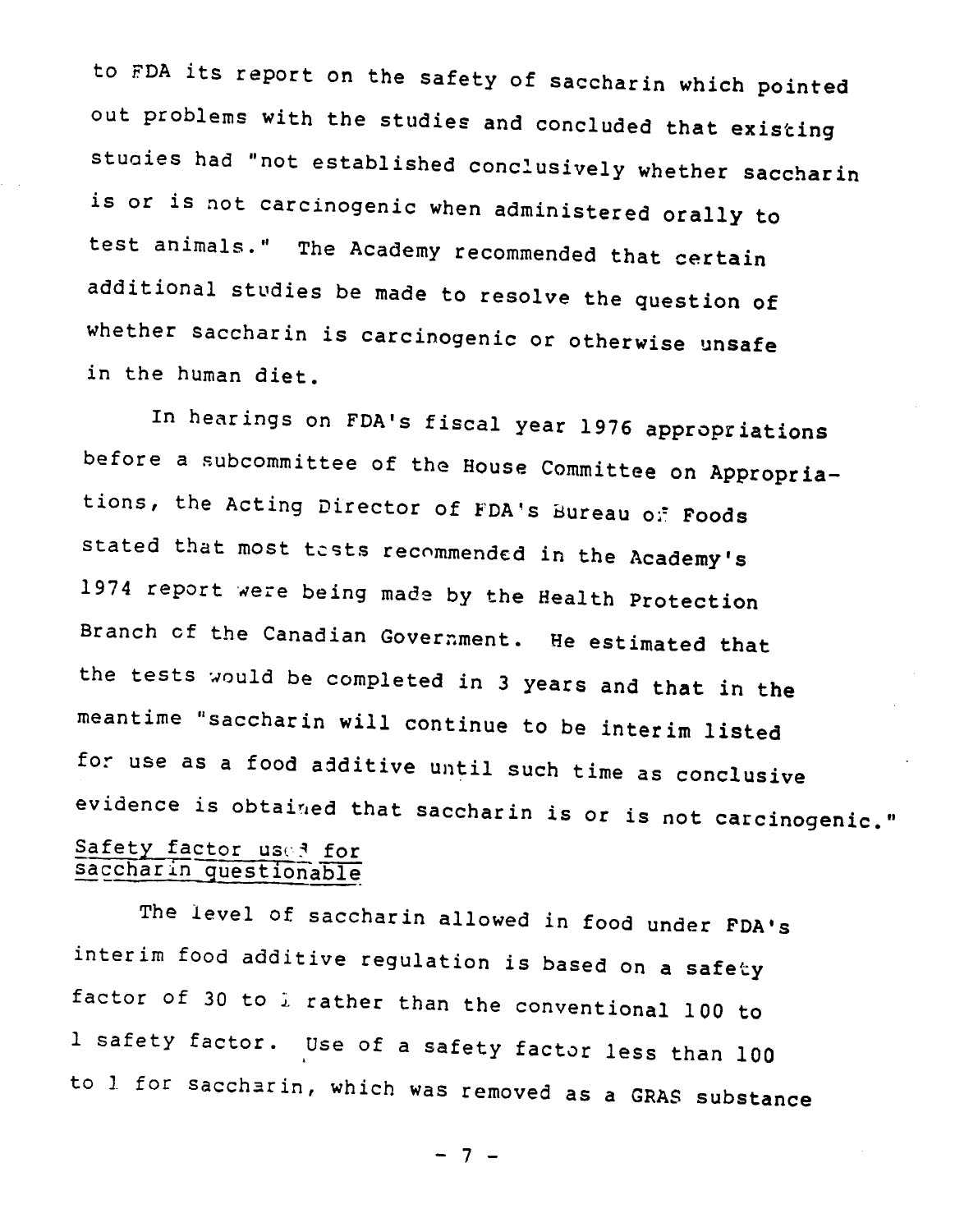because questions were raised about its potential to cause cancer, seems questionable.

In determining whether the proposed use of a food additive is safe, the FD.C Act (21 U.S.C. 348(c)(5)(C)) requires FDA to consider safety factors generally recognized by qualified experts as appropriate for the use of animal experimentation data. FDA's regulations provide that except where evidence is submitted which justifies use of a different safety factor, a food additive  $\Box$   $\Box$  e by man will not be granted a tolerance that will exceed 1/100th of the maximum amount demonstrated to be without harm to experimental animals.

We believe that while resolution of safety questions are pending, saccharin's authorized levels of use in food should be based on the conventional margin of safety provided by FDA's regulations.

#### Impurities in saccharin should be limited to lowest achievable levels

We noted also that the levels of o-toluenesulfonamide (OTS), an impurity in saccharin with possible cancercausing potential, was not being limited to the lowest level achievable under present manufacturing technology. FDA limits the level of OTS to 100 parts per million. We were told that this limit was established in 1974 because

- 8 -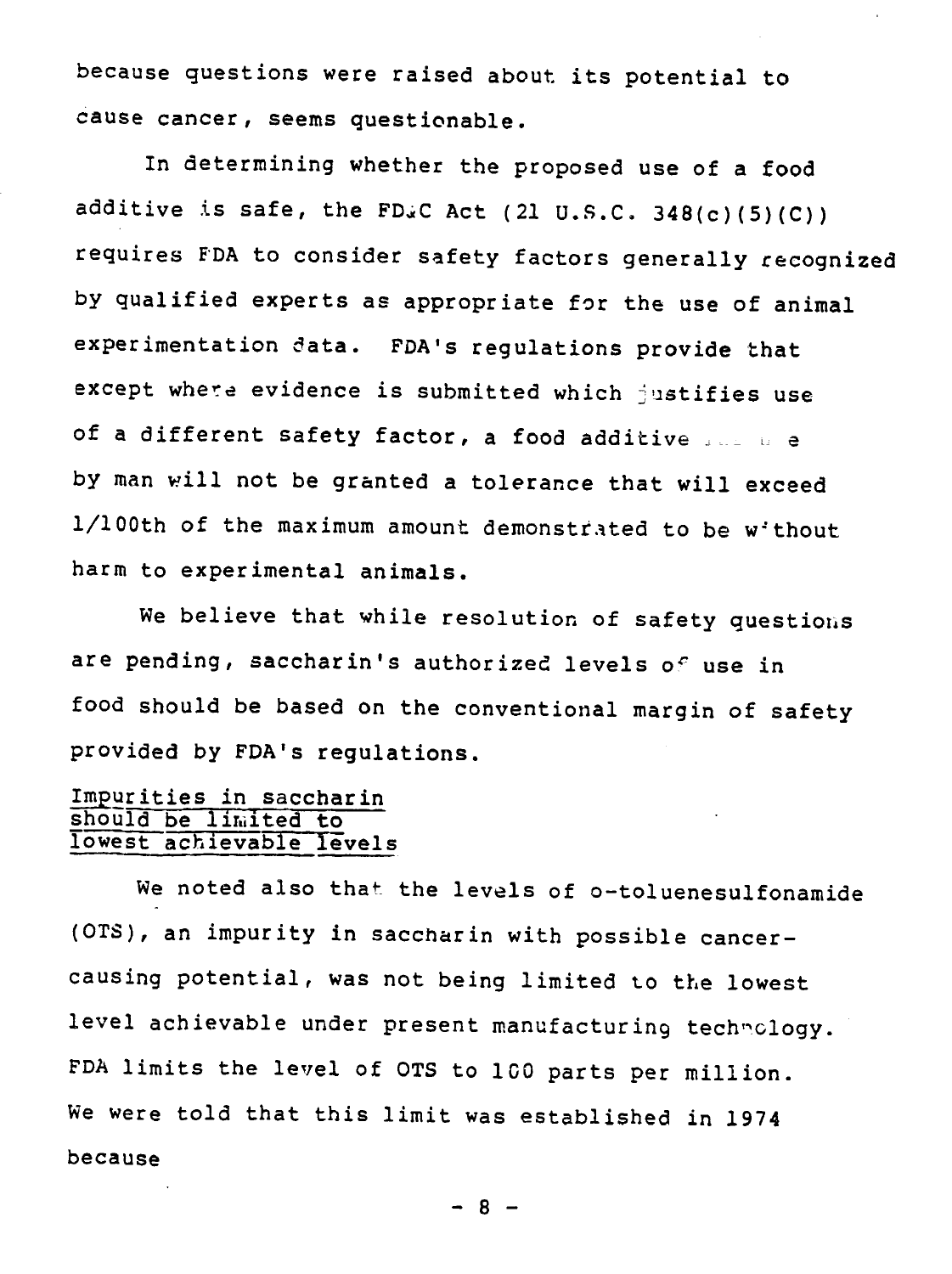-- substantial levels of the impurity were identified in saccharin samples used in two studies,

--the impurity has possible carcinogenic potential, and

-- industry was capable of reducing its levels to 100 parts per million.

According to a 1974 National Academy of Sciences report to FDA, impurities in saccharin, especially OTS, may have been the possible cause of the bladder tumors observed in certain studies.

Technology advancements have since made it rossible to reduce the levels of OTS in saccharin to less than 50 parts per million and as low as 1 to 3 parts per million. The scientific community questioned the prudence of allowing saccharin on the market with levels of impurities that exceeded levels which industry could reasonably achieve.

# Conclusions and recommendations

We believe that allowing an interim food additive regulation to remain in effect for several years while safety questions concerning the additive are being resolved seems contrary to FIA's intent of permitting use of such additive for a limited period. Potential hazards from the use of saccharin could be further minimized by applying the conventional 100 to 1 safety factor and by reducing

- 9 -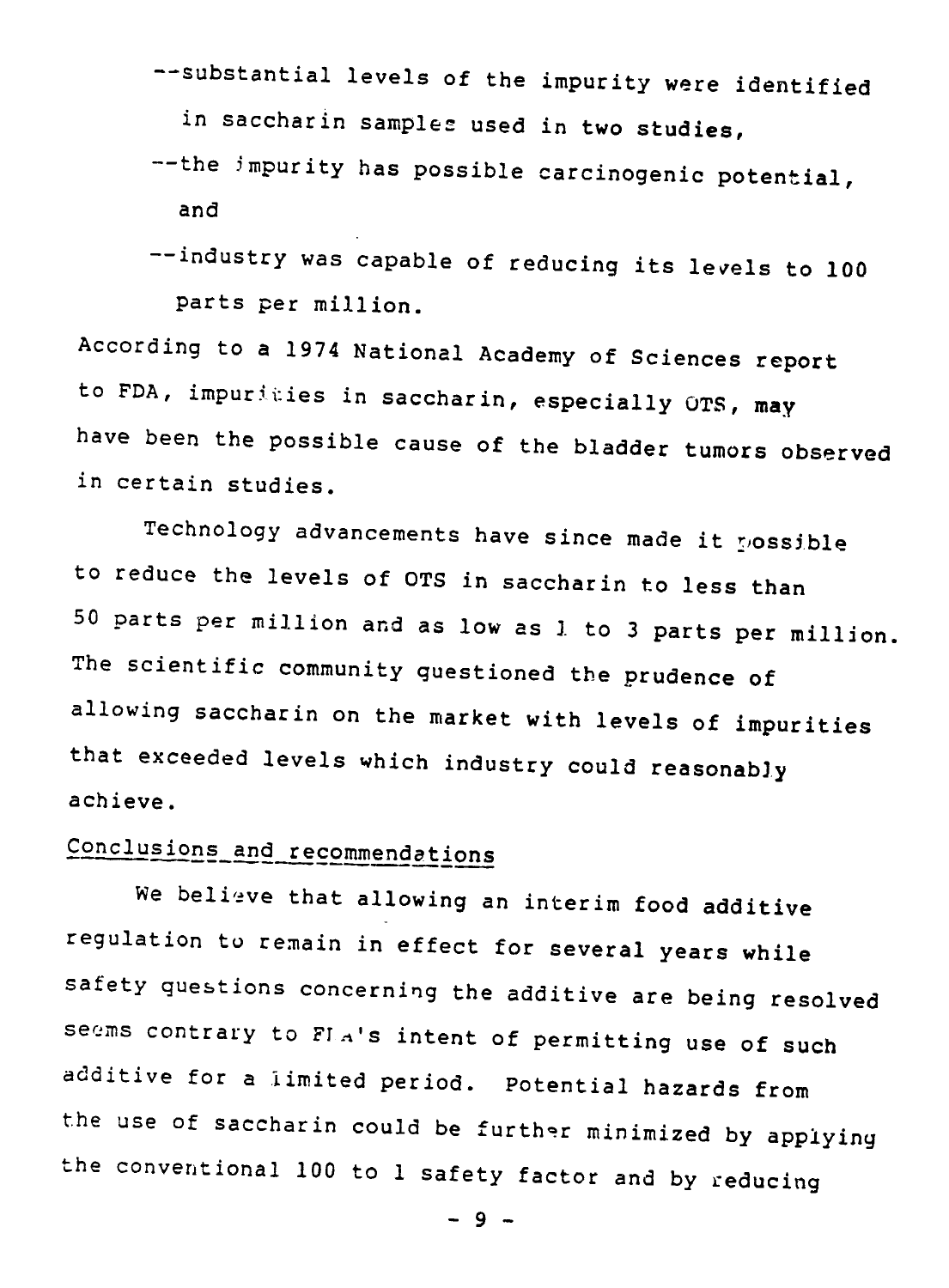the levels of OTS in saccharin to the lowest level practically achievable under present manufacturing technology.

Because saccharin has been used under an interim food additive regulation for about the past 4 years and because safety guestions about it are not expected to be resolved soon, we recommended that the Secretary of HEW direct the FDA Commissioner to promptly reassess

- ·--the justification for continued use of free saccharin and its three salt forms under the interim food additive regulation and
- $-$ the need for issu $i$   $j$  a permanent regulation or possibly discontinuing their use in food.

We also recommended that if continued use under the interim regulation is justified, consideration be given to the need for increasing the safety factor to the conventional level set forth in FDA's regulations and to reducing the permissible levels of OTS in saccharin to the lowest achievable levels.

On December 10, 1976, HEW advised us that the FDA Commissioner had reassessed the justification for the interim listing of saccharin for use as a food additive. He concluded that continuation of the interim listing was appropriate. On January 7, 1977, FDA published awo notices concerning saccharin. One extended the interim regu'ation to permit saccharin's continued use until Canadian studies on its safety are completed and evaluated. The other notice proposed to amend the interim food additive regulation to establish a tolerance of 25 parts per million for toluenesulfonamide. FDA does not believe a change in the safety factor is necessary.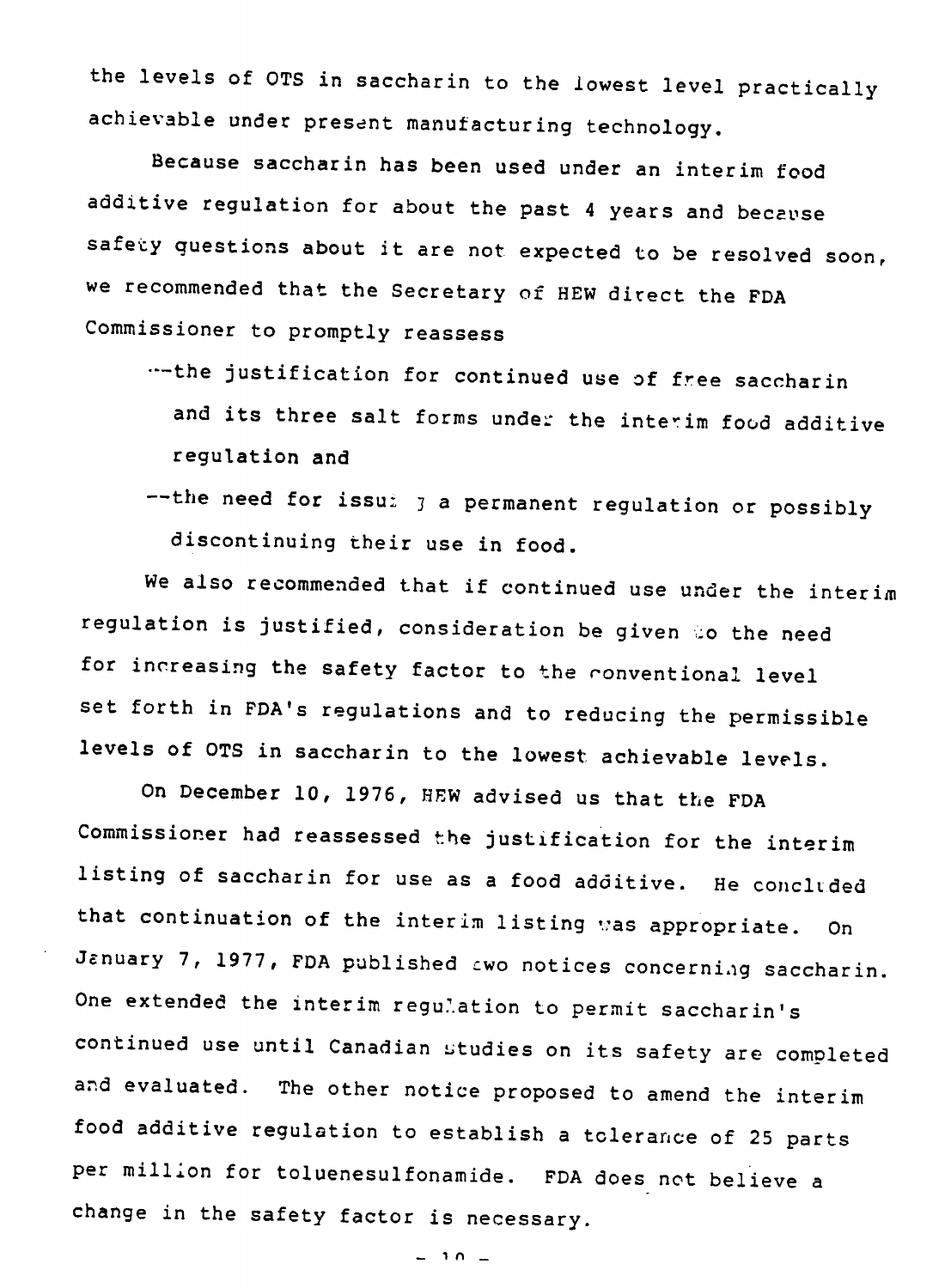### REGULATION OF APARTAME

Our third report concerned aspartame, an artificial sweedener that was developed by G. D. Searle and Company.

On February 9, 1973, Searle submitted to FDA a petition proposing the issuance of a food additive regulation to provide for the use of aspartame in foods. The petition included general information on the characteristics and specifications of aspartame, its proposed uses, and summaries of scientific animal and human studies regarding its safety.

After reviewing the petition, FDA considered certain aspects of the animal study data submitted in support of aspartame's safety to be incomplete and suggested to Searle that the petition be withdrawn unless the issues could be promptly resolved. Searle submitted additional support lata and on July 26, 1974, FDA published a regulation approving the use of aspartame in certain foods.

# Objections filed against aspartame

The FD&C Act provides that individuals adversely affected by a food additive regulation may object and request a formal public hearing. FDA received three statements of objection relating to the aspartame regulation. One statement raised objections to a labeling requirement for cold cereals containing aspartame but did not contain a request for a hearing. The other

- 11 -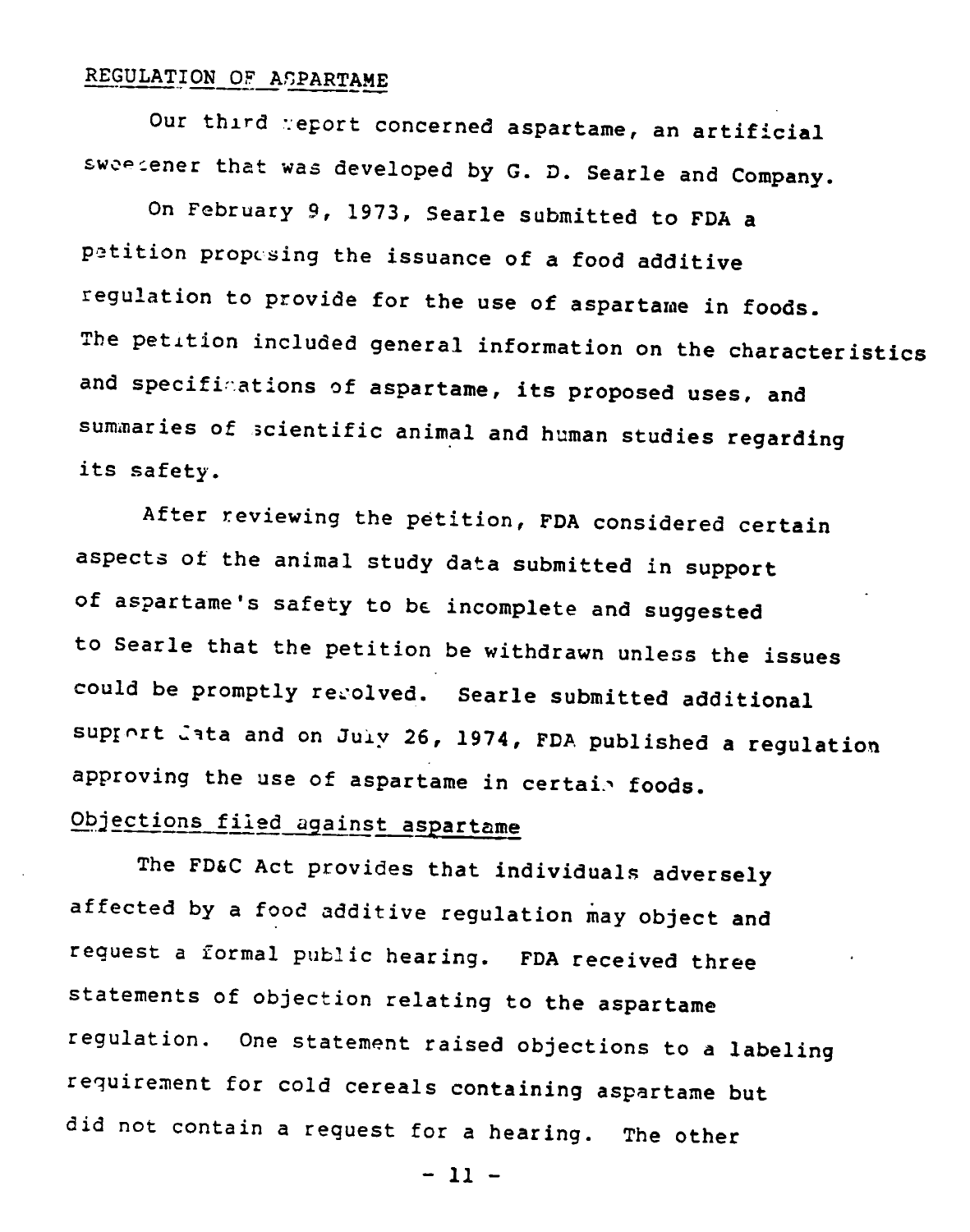statements raised questions about the possibility of aspartame causing brain damage in infants and young children and requested a hearing to resolve those questions.

After reviewing the objections FDA considered the uses of aspartame authorized by the regulations safe but recognized there was a difference of opinion and agreed to convene a hearing to address the safety issues raised by the objectors.

Plans to convene a hearing were suspended, however, as subsequent testing data submitted by Searle indicated that diketopiperazine (DKP), a manufacturing byproduct in aspartame, could be carcinogenic. FDA did not take regulatory action to prevent the marketing of aspartame because Searle and General Foods Corporation, a co-marketer, voluntarily agreed to withhold it from the market until DKP's carcinogenic potential was resolved.

 $\mathbb{R}^4$ 

#### FDA questions data submitted by Searle

Besides aspartame, Searle also manufactures a number of drugs which FDA has approved for marketing. In July . 1975 FDA raised questions about Searle's performance of animal experiments and its reporting of safety data to FDA concerning two drugs--flagyl, used to treat infections and aldactone, an antihypertension drug. Because of the importance and sensitivity of these

 $-12 -$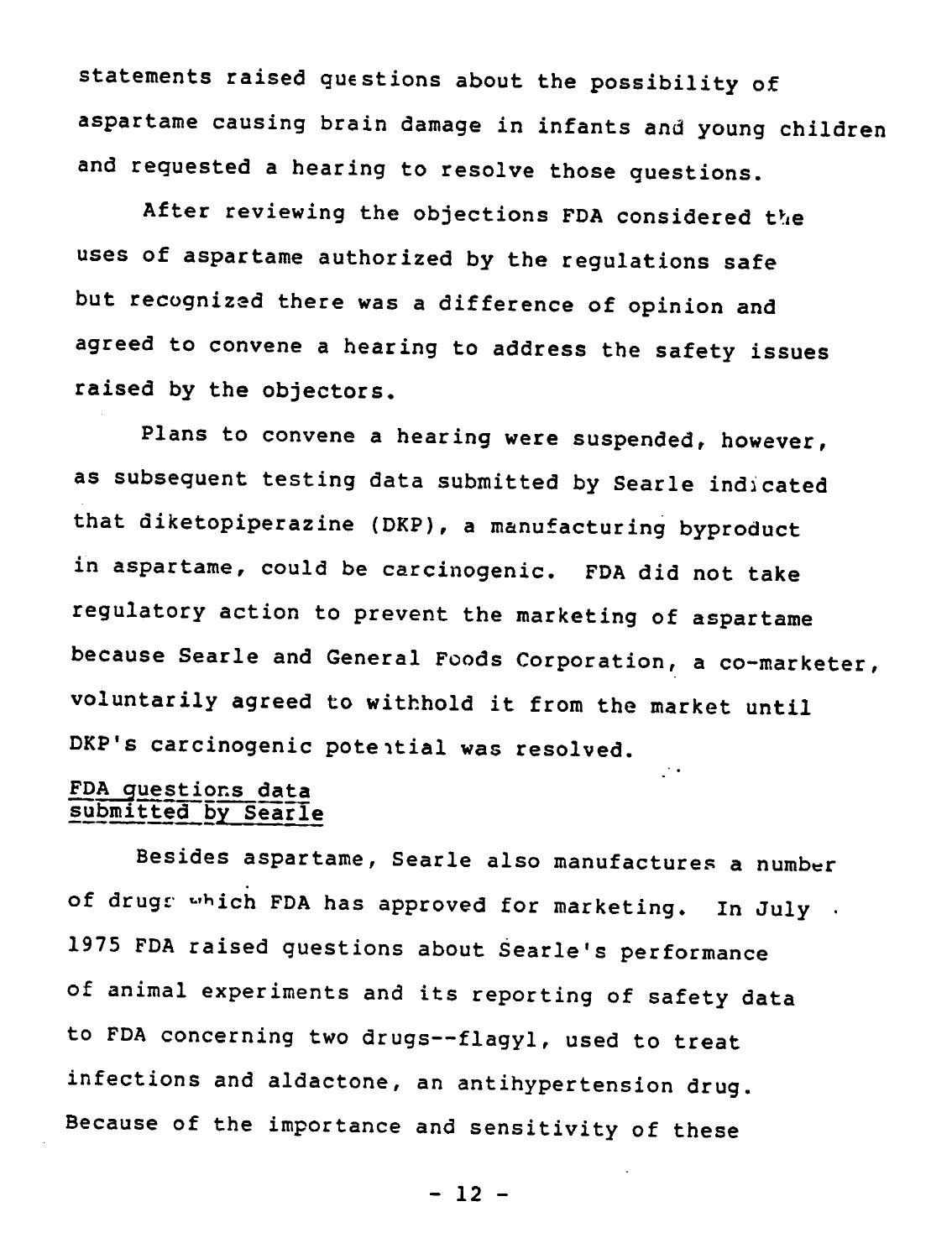questions, the FDA Commissioner, on July 23, 1975, established a task force to

- -- review the practices followed by Searle in conducting animal experiments, analyzing the experiments' data, and submitting the data to FDA;
- --determine if there is evidence that any practices of Searle in carrying out the above functions violated the FD&C Act or any other laws of the United States; and
- -- recommend an appropriate course of action based on the investigation's findings.

FDA officials said that the investigation was directed primarily toward evaluating drug data submitted to FDA since 1968. They stated that the review of aspartame data was included as part of the investigation, however, because (1) of the additive's recent approval, (2) of its potential for wide use in foods, and (3) its inclusion would provide a broader product base to evaluate Searle's practices.

### Aspartame regulation stayed

Preliminary results of the task force investigation indicated possible discrepancies in the data and the research summaries submitted to FDA supporting aspartame's safety. On December 5, 1975, FDA stayed the regulation approving the use of aspartame.

 $-13 -$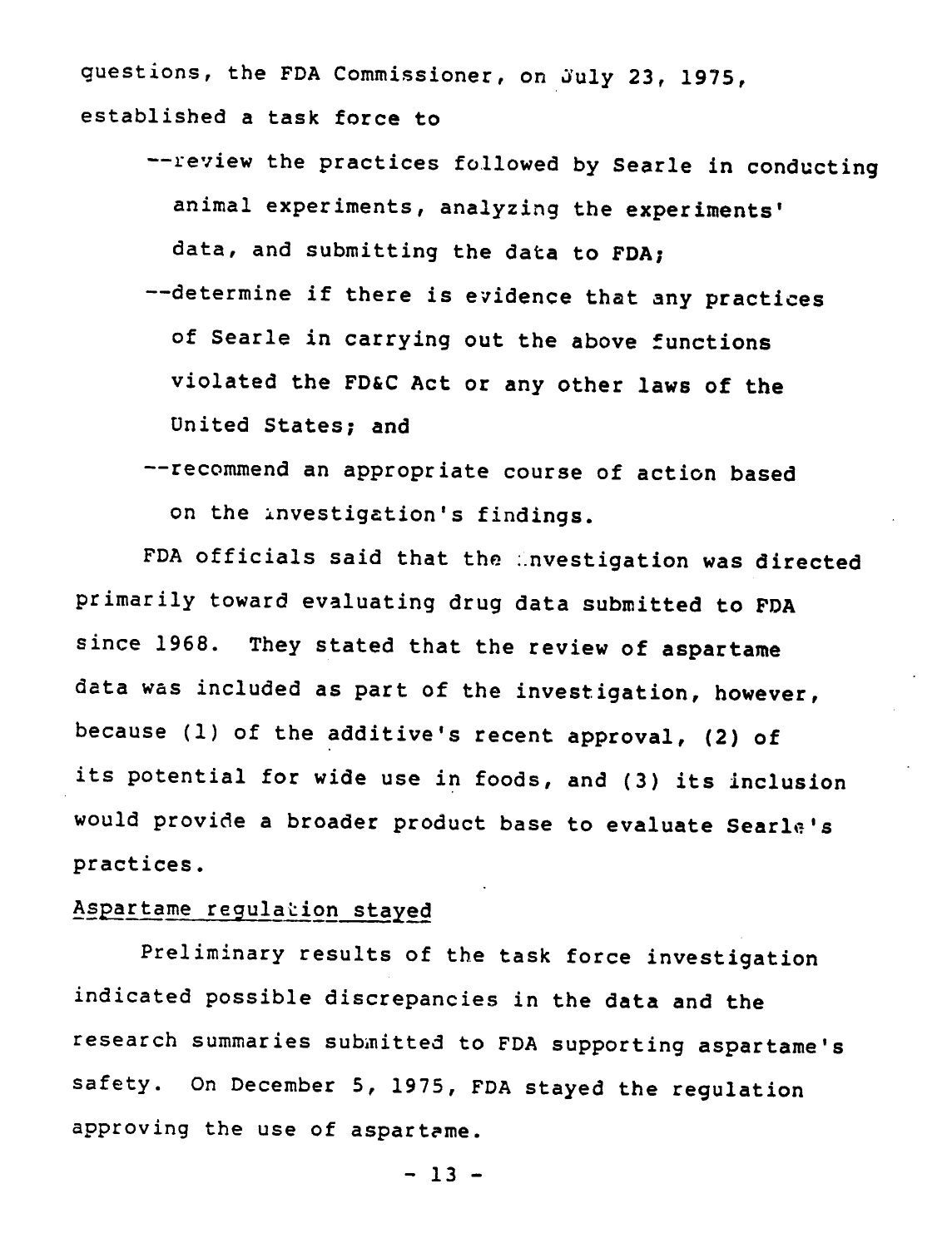In joint hearings held on January 20, 1976, before the Senate Subcommittees on Health and on Administrative Practice and Procedure, Committees on Labor and Public Welfare, and the Judiciary, the FDA Commissioner disclosed preliminary task force findings. He stated that 11 studies submitted supporting the food additive petition for aspartame had been reviewed and numerous problems had been noted. These problems included poor methods of distribution and identification of control and treated animals, poor records of weighings, poor animal husbandry practices, discrepencies between Searle's pathology sheets and pathology summaries submitted to FDA, and problems in the design of some of the studies. The Commissioner stated that a final decision on whether to revoke the regulation approving the use of aspartame would be made after the task force had officially completed its investigation and added that aspartame would not be permitted to be marketed until all questions about its safety had been aired and resolved.

An FDA Bureau of Foods official told us that as of January 1, 1977, no decision had been made on whether to revoke the regulation.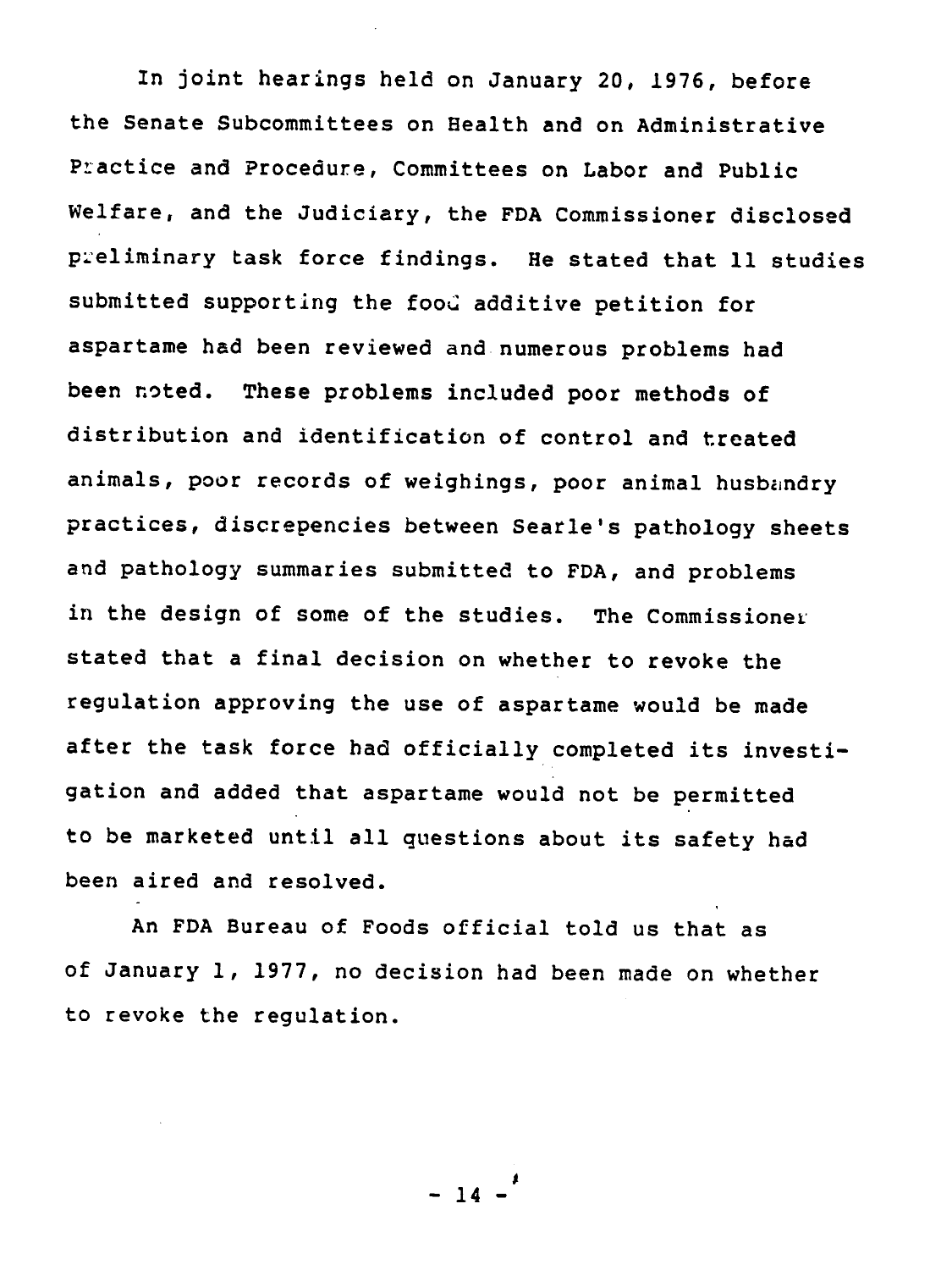### TESTING FOOD ADDITIVES FOR CARCINOGENICITY

In addition to these reports, we issued a report to the Congress on June 16, 1976, on Federal efforts to protect the public from cancer-causing chemicals.

In this report we discussed the need for a Federal policy concerning carcinogens. Federal agencies have problems accepting and applying the results of animal tests to people because (1) the National Cancer Institute has only recently developed minimum testing guidelines for determining a chemical's carcinogenicity and other agencies have not officially adopted the guidelines as a basis for carcinogenicity testing and (2) there are no scientific principles to help Federal agencies apply animal test results to humans. As a result, some carcinogens are not regulated at all while others are regulated differently by the various regulatory agencies. All agencies responsible for protecting the public from tarcinogens should, we believe, cooperate to develop <sup>a</sup>uniform policy for identifying and regulating carcinogenic chemicals and the products in which they appear. The policy should also deal with such issues as the conditions under which regulatory agencies will allow public exposure to carcinogens.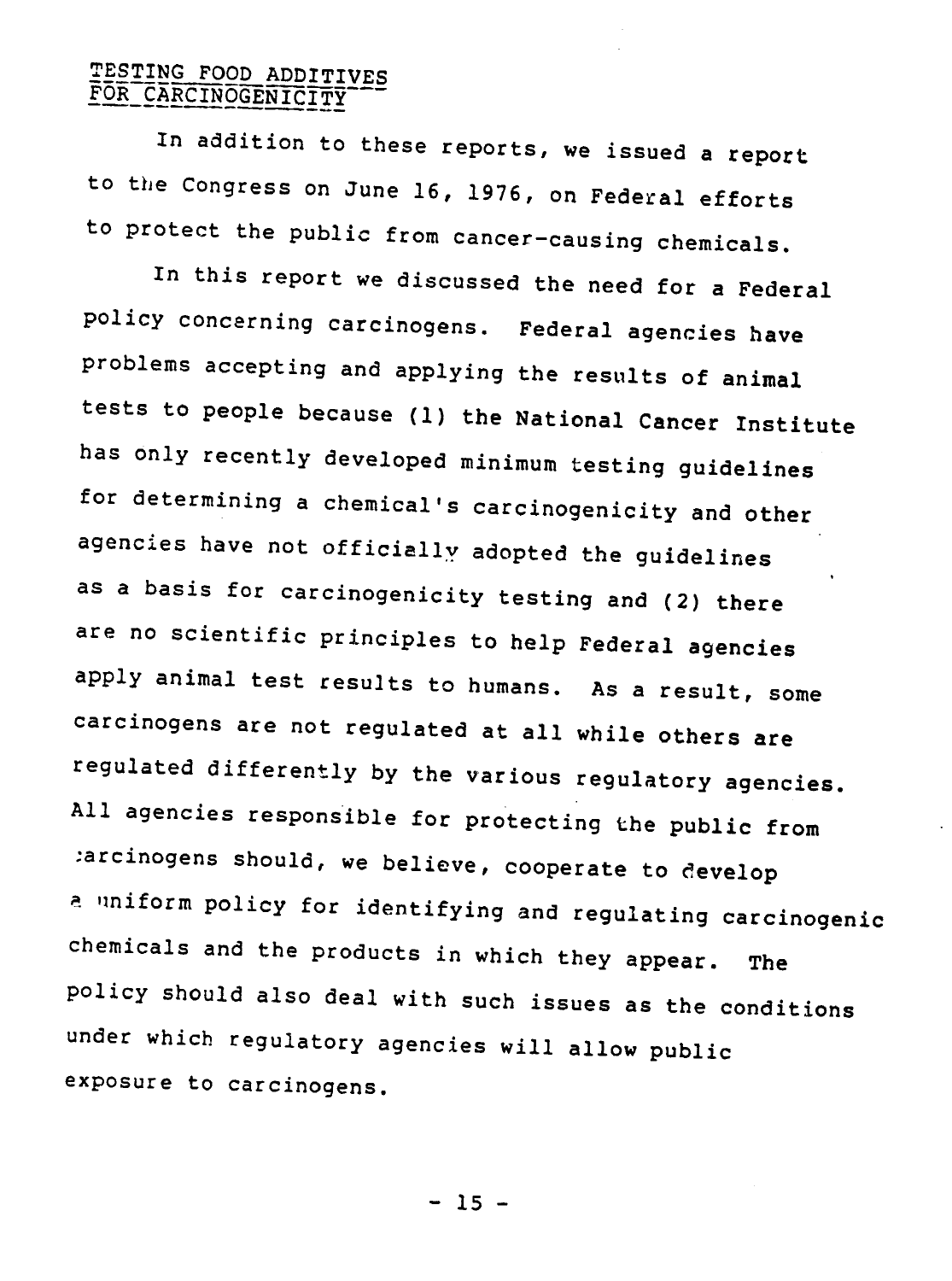We pointed out in the report that under the FD&C Act the safety of certain products and substances, including food additives, is to be assured before they are approved for commercial use. We found that in some cases, however, they did not receive the kind of long-term tests that experts agree are needed to detect cancer-causing potential.

According to officials in FDA's Division of Food and Color Additives, all intentional'food additives must receive long-term tests to detect carcinogenicity before FDA will approve them. Intentional additives are the (1) improve nutritional value, (2) maintain freshness, (3) improve esthetic appeal, or (4) aid in processing.

Unintentional additives are used mainly in packaging fcods and, according to the FDA officials, receive longterm te ting only when the consumer would be exposed to more than 1 or 2 parts per million of the additive in the food unless FDA had valid reasons to suspect that the additive might be carcinogenic. FDA officials explained that the long-term tests were expensive, and because virtually none of the unintentional additives migrate from the packaging material to the food, the amount of the additive which may be ingested is virtually nil. FDA's principle in this regard is the higher the anticipated human exposure, the greater the amount of toxicological data required to assure human safety.

 $- 16 -$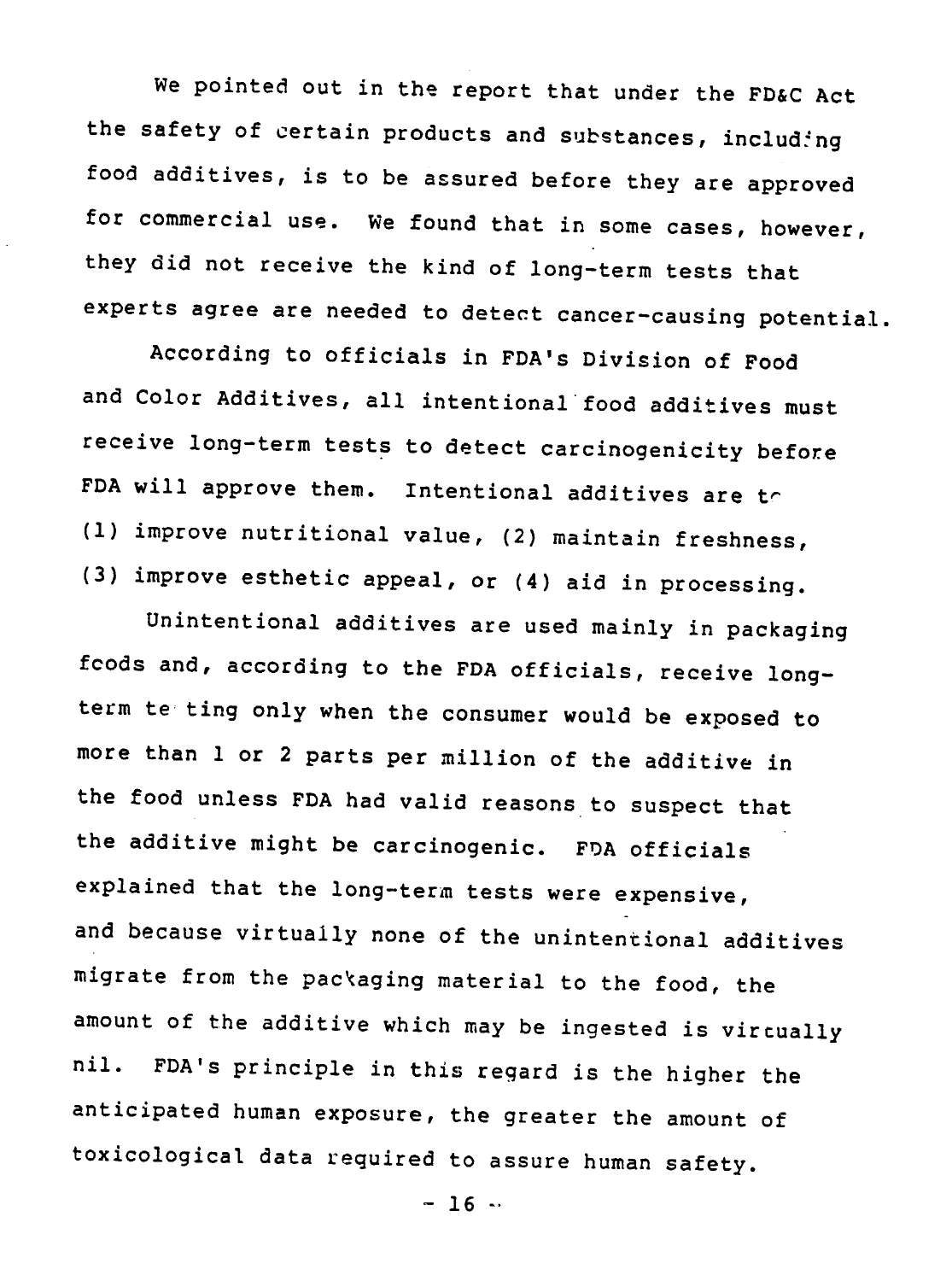According to an April 1970 report to the Surgeon General by the Ad Hoc Committee on the Evaluation of Low Levels of Environmental Chemical Carcinogens

- -- no level of exposure of a chemical carcinogen should be considered toxicologically insignificant for humans and
- -- no chemical substance should be assumed safe for human consumption without proper negative

lifetime biological assays of adequate size.

HEW said that, although extending carcinogenicity testing to unintentional food additives that have only remote possibilities of risk might be reassuring, it did not foresee any benefit to the public great enough to justify the substantial costs of such a policy.

We do not agree that FDA can assure safety for unintentional additives when the additive migrates to the food and leaves a residue of less than 1 or 2 parts per million. Based on the Ad Hoc Committee's criteria, we do not believe that FDA can assure that all food additives are safe unless the additives receive carcinogenicity testing.

Accordingly, we recommended that the Secretary, HEW, require FDA to have all approved and proposed food additives tested for carcinogenicity.

- 17 -